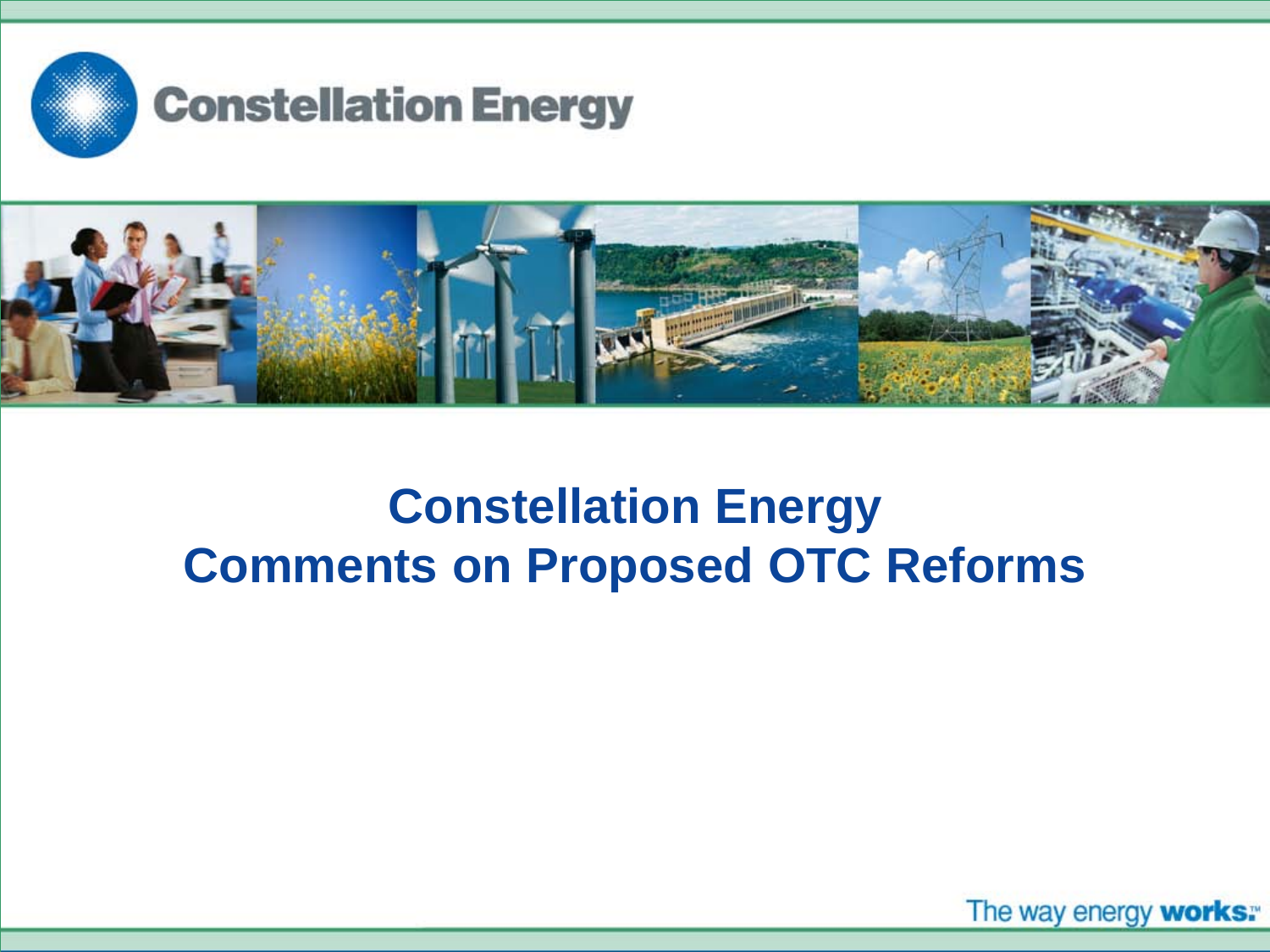## **Constellation Energy Key Facts**

- Constellation Energy is a Fortune 500 company (#125 on the 2009 list).
- Over 26,500 MW 2008 peak load served to retail and wholesale customers
- Approximately 9,000 MW of owned generating capacity (includes diverse portfolio of nuclear, coal, natural gas, oil, renewable)
- Largest competitive supplier of electricity in the United States

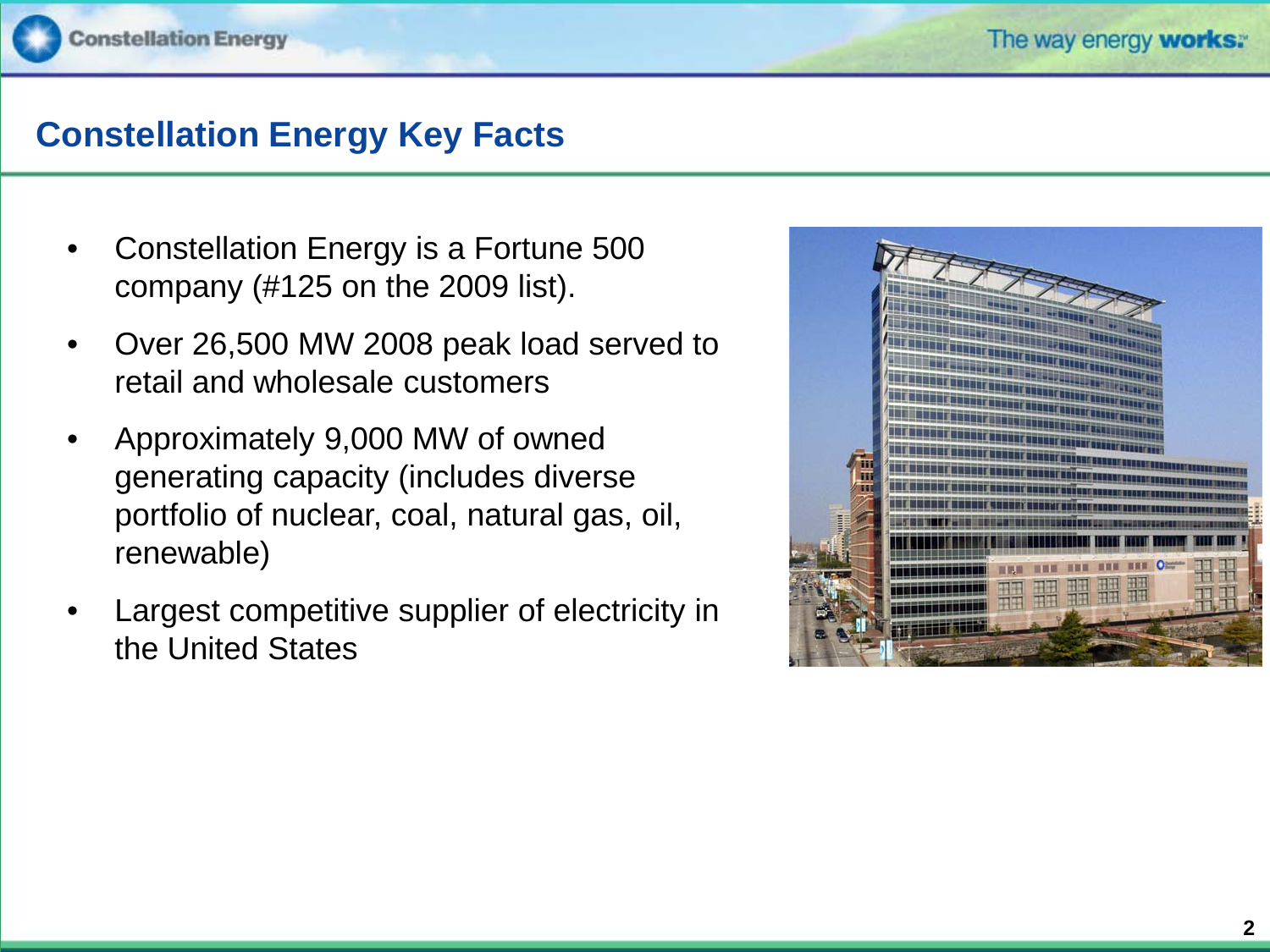

### **Managing the building blocks to meet customer load profiles**

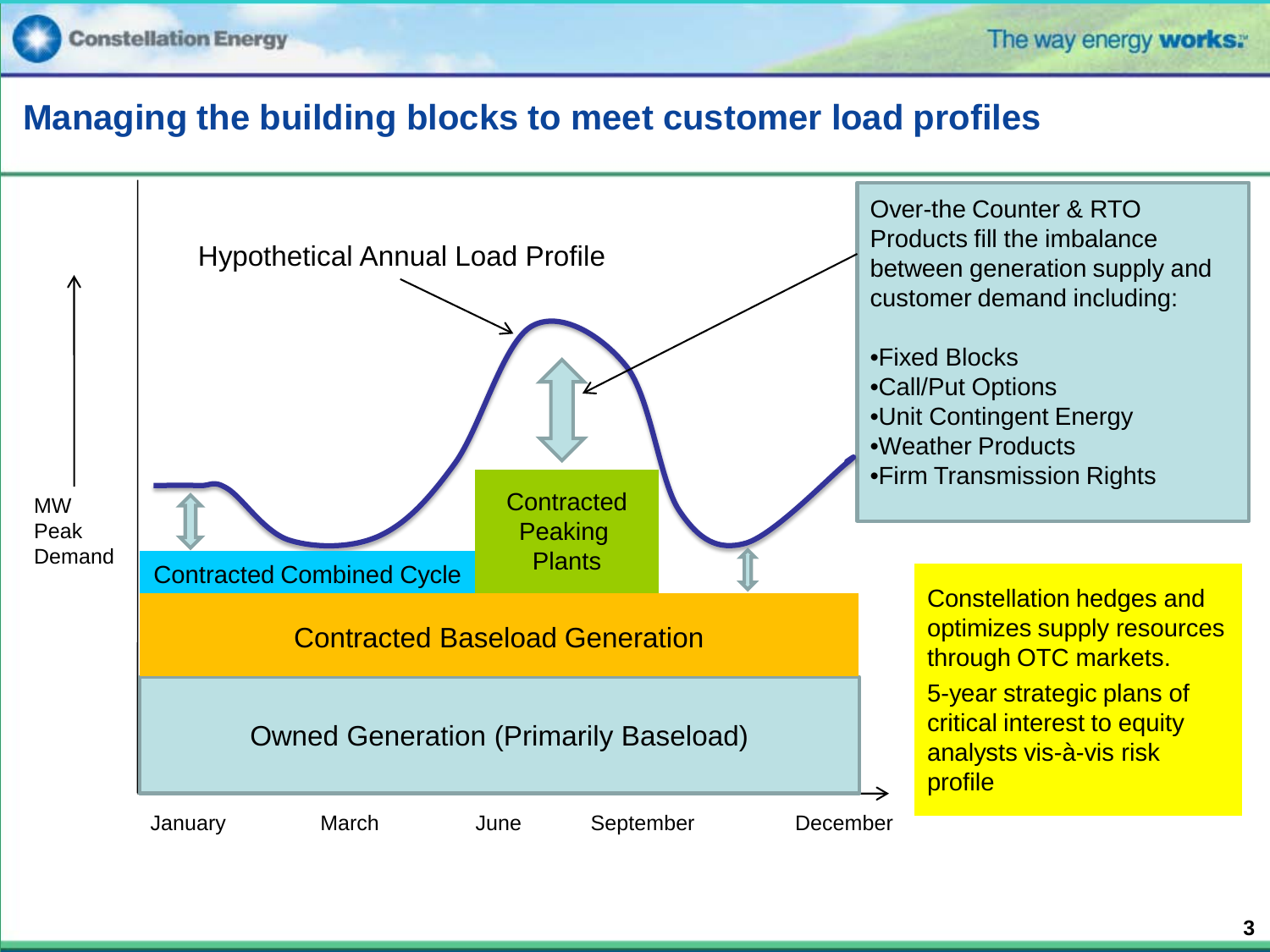

## **Facing the Risks in Electricity Markets**



Sources: Bureau of Labor Statistics (PPI indices; not seasonally adjusted) and SNL Financial (power and gas). Monthly prices/indices indexed to "100" at June 2003.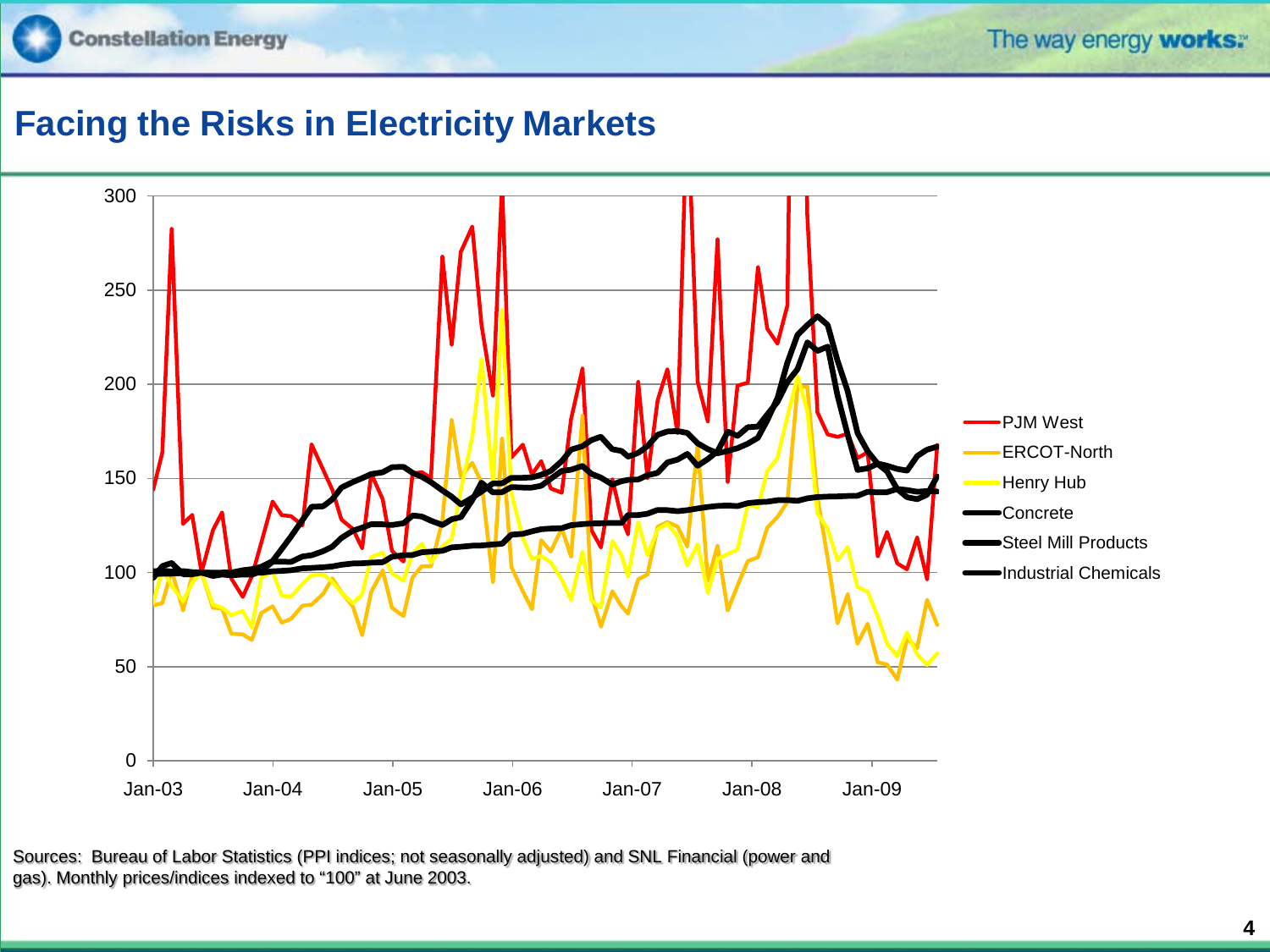

### **Generation – Economic Dispatch Under FERC Tariff**



Generation is dispatched from least marginal cost to maximum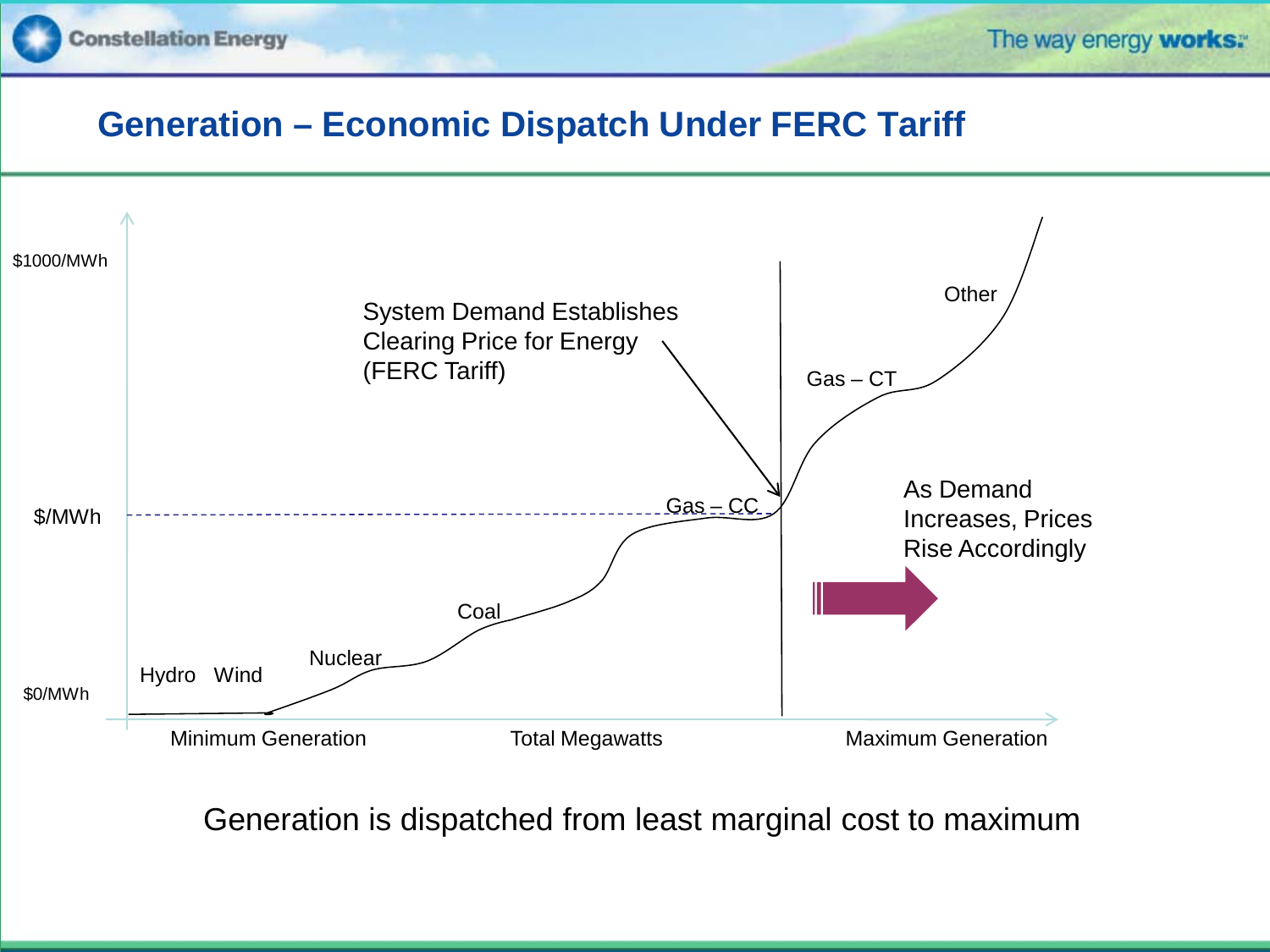

### **Typical Consumer Cost Increase Example**

- New Jersey Basic Generation Service (BGS) Load Procurement
	- One third of New Jersey's roughly 20,000MW of residential and small commercial load auctioned annually (laddered procurements used to smooth rate impacts)
	- Approximately 100M MWH of electricity delivered to New Jersey residential and small commercial customers annually
	- A \$2/MWH increase in the bid-ask spread would cost New Jersey consumers \$200M annually
- Electricity markets, such as the BGS auctions, are subject to stringent regulatory and transparency guidelines
	- State utility commissions, such as the New Jersey Board of Public Utilities (BPU), monitor all generation bids in the BGS auctions to insure no market manipulation takes place and customers pay the lowest price for their energy needs.
	- FERC monitors all physical power contracts executed under market-based rate authority through its Electronic Quarterly Reporting rules. This ensures that wholesale power rates are just and reasonable.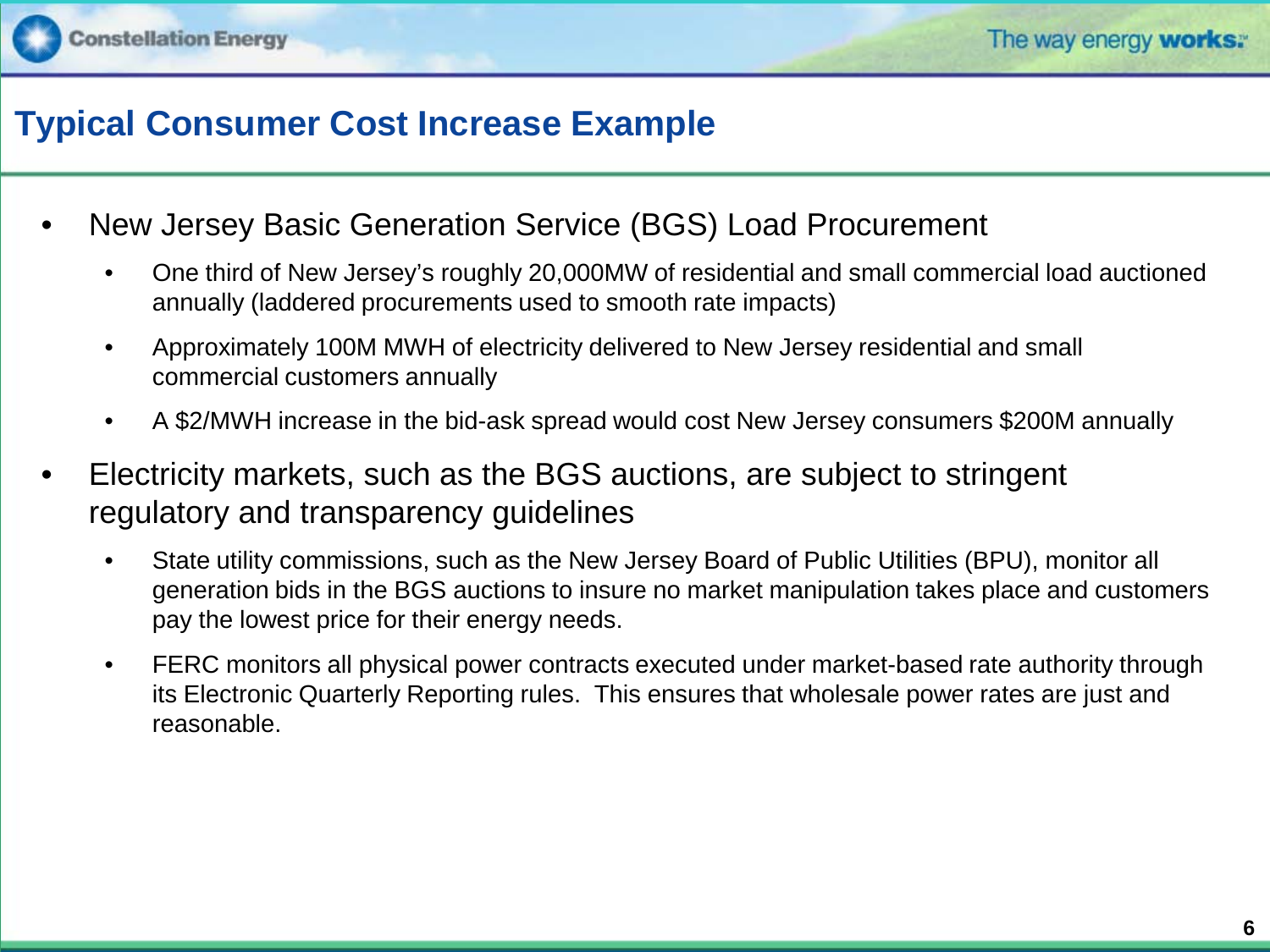

### **Impact of OTC reform on Constellation Business Units and Customers**

- 1. Potential designation of Constellation as a Swap dealer or MSP
	- Constellation uses the OTC and exchange markets in both custom and standard products for risk management and price discovery to support:
		- Constellation hedging activity for both customer supply, generation
		- Constellation new client/project origination in energy, renewables, capacity, and fuels
		- Constellation pricing for customized retail and wholesale energy solutions
	- Designation as a swaps dealer or MSP would increase the cost to Constellation and its customers through 1) loss of unsecured credit lines, 2) higher initial and variation margin requirements , 3) forced clearing, and 4) increased capital requirements leading to potential credit downgrades, increased borrowing costs. Results in higher prices to wholesale and retail customers and less capital devoted to development of renewable resources, energy efficiency, and new generation
- 2. Potential designation of FERC jurisdictional products such as Financial Transmission Rights (FTRs) and virtual bids as swaps would subject Constellation to duplicative regulations and possible double margin requirement from both the ISO/RTO and the CFTC required margin for cleared and non-cleared swaps.
	- Increases the cost of service, deliverability risk, and reliability to customers in organized markets primarily in the upper Midwest and Northeast
	- Places these ISO and RTO products under a dual jurisdiction of FERC and the CFTC with little gain in financial assurance since RTO and ISO already have Financial Assurance Provisions in their FERC approved Tariff for these products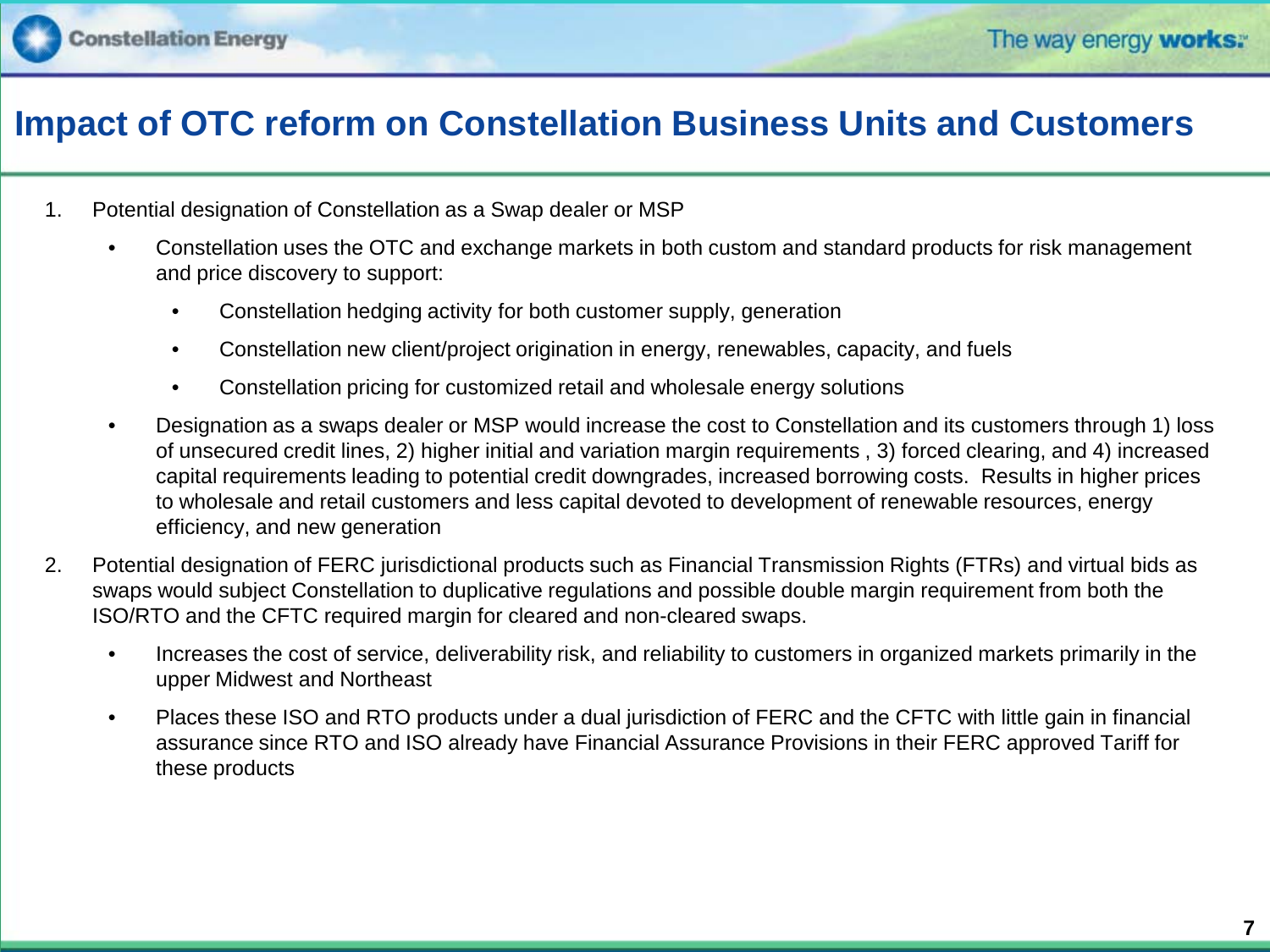### **Key Issue Identification/Proposed Resolution**

Definition of a Swap Dealer and Major Swap Participant:

### SWAP DEALER.—

(A) The term 'swap dealer' means any person who, as its principal business – (i) holds itself out as a dealer in swaps; or (ii) acts as a dealer or market-maker in swaps;

(B) EXCEPTION.—The term 'swap dealer' does not include any person who, as its primary business activity, owns, uses, produces, processes, manufactures, distributes, merchandizes or markets a physical commodity and enters swap transactions for purposes of hedging, managing or otherwise mitigating the risks related to such person's principal business."

### MAJOR SWAP PARTICIPANT.—

(A) IN GENERAL.—The term 'major swap participant' means any person who is not a swap dealer and who maintains a substantial net position in outstanding swaps, excluding:

(i) any person who, as its primary business activity, owns, uses, produces, processes, manufactures, distributes, merchandizes or markets a physical commodity; and

(ii) any person that satisfies the requirements for any other exemption that the Commission may promulgate upon finding that such exemption is in the public interest.

(B) DEFINITION OF SUBSTANTIAL NET POSITION.—The Commission shall define by rule or regulation the term 'substantial net position' at a threshold that the Commission determines prudent for the effective monitoring, management and oversight of entities which are systemically important and can significantly impact the financial system.''

### SWAP.-

"Swap" should exclude:

"any sale of a nonfinancial commodity for deferred shipment or delivery, so long as the transaction contains an enforceable delivery obligation."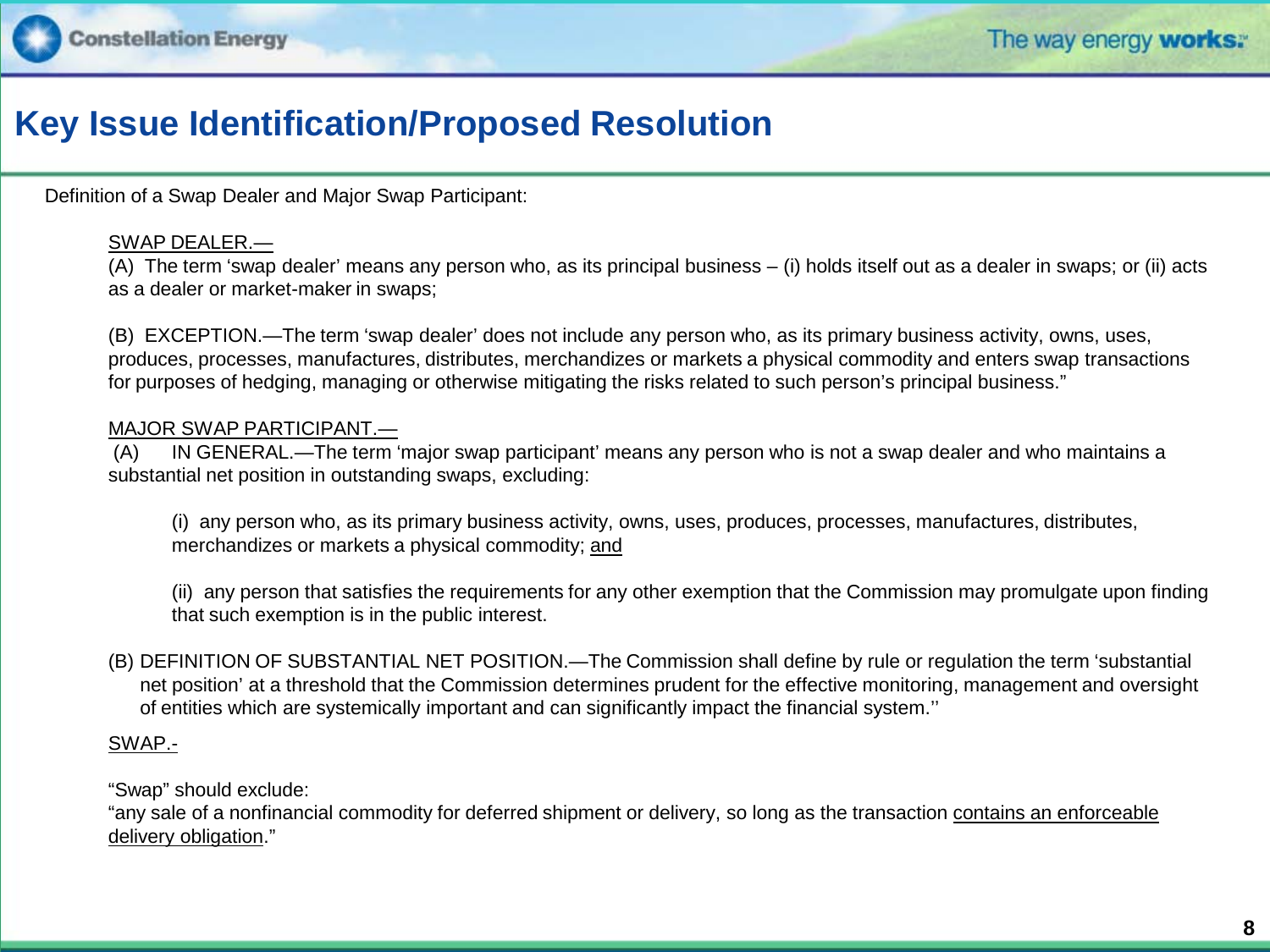### **Key Issue Identification/Proposed Resolution**

Presumption of Clearing

- Proposed legislation would required any swap accepted for clearing by a Designated Clearing Organization to be cleared. This presumption introduces several unintended consequences:
	- A moral hazard for DCO's to maximize revenues by clearing all transactions regardless of standardization or valuation
	- A "race to the bottom" as competing exchanges reduce collateral requirements, increase position limits, or otherwise minimize transaction costs/compliance requirements
	- Transaction costs to commercial end-users will increase dramatically due to 1) loss of existing unsecured credit lines, 2) requirement to post initial margin to secure trade on exchanges, 3) ongoing requirements for variation margin twice daily, 4) potential incremental margin to Regional Transmission Organization due to loss of offsetting physical generation

Exclusion of FERC Regulated/Approved RTO Products and Services:

Proposed Statutory Language

1. No provision of this Act shall apply to any agreement, contract, transaction, product, market mechanism or service offered or provided pursuant to a regional transmission organization or independent system operator tariff accepted by the FERC, or in the case of the Electric Reliability Council of Texas, accepted by the Public Utility Commission of Texas.

2. Furthermore, the CFTC and the FERC coordinate their activities with respect to protecting against market manipulation on matters that implicate the respective regulatory interests of each.